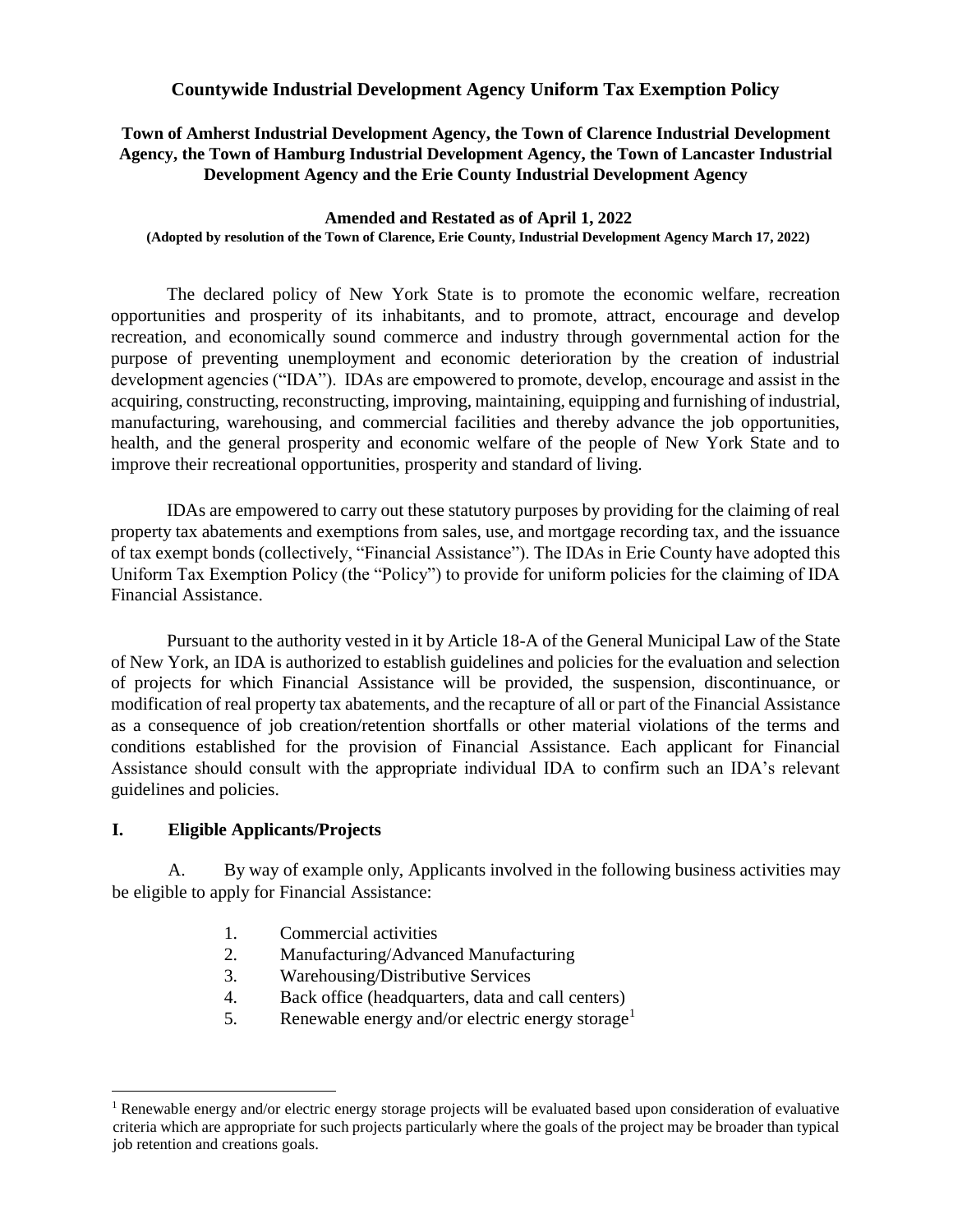B. **Retail Business.** Only certain Retail Business projects may be eligible to receive Financial Assistance in compliance with Section 862 of the New York General Municipal Law ("GML"). Applicants are strongly encouraged to consult Section 862 of the GML and the appropriate individual IDA if a proposed project involves the sale of goods or services to customers who personally visit the project site.

C. **Special Projects.** Applications which contain a mix of retail uses and other non-retail uses (a mixed use project) must comply with Section 862 of the GML and meet additional requirements, if any, as established by each such IDA.

1. **Adaptive Reuse Project/Neighborhood Enhancement Area Project.** Adaptive Reuse Projects/Neighborhood Enhancement Area Projects will be evaluated based upon consideration of evaluative criteria which are appropriate for such projects particularly where the goals of the project may be broader than typical job retention and creation goals. IDA Financial Assistance may be provided to an Adaptive Reuse Project that involves adapting old structures or sites for new purposes, including but not limited to, potentially a mix of retail uses (in compliance with Section 862 of the GML) and commercial uses, and/or market rate or below market rate housing, and/or as otherwise permitted under any exception or amendment to this Policy for each individual IDA. An Adaptive Reuse Project is one that will benefit the host municipality and Erie County by redeveloping a blighted site or structure, promoting infill development utilizing existing infrastructure, creating new economic activity at difficult sites and buildings thus helping to eliminate neighborhood slum and blight, promoting re-use of existing buildings and sites, and helping to maintain a neighborhood's fabric. Adaptive Reuse Projects prevent economic deterioration and promote employment opportunities. IDAs may also provide Financial Assistance, as determined by each such IDA, to projects that are retail or have retail components, in compliance with Section 862 of the GML, if the project is located in or contemplating relocating to areas within Erie County that are designated, by the respective municipal legislatures, as Neighborhood Enhancement Areas.

2. **Additional Commercial Special Projects.** Continuing Care Retirement Community Project as permitted under Sections 854(19) and 859-b of the GML.

# **II. Exemption from Real Property Taxes: Payments in Lieu of Taxes**

The IDAs maintain a policy for the provision of real property tax exemptions with a corresponding Payment In Lieu Of Tax Agreement ("PILOT Agreement") to provide a real property tax abatement for qualified projects. Each project receiving an abatement from real property tax will be subject to a PILOT Agreement in a form proscribed by the IDA. Such PILOT Agreement will also require payment of any and all special district assessments.

The calculation of the amount of the PILOT payments, and the amount of such payments, is not set forth in statute. The PILOT Agreement payment schedules contained within this Policy establish a varied real property tax abatement schedule to incentivize certain investments over others. In this manner, projects that meet all or some of the region's planning and economic development goal criteria will be rewarded with a more beneficial real property tax abatement schedule in comparison to those projects that meet less of the region's planning and economic development goal criteria. To meet this goal, a four-tiered PILOT incentives schedule will be utilized. Consideration of the following "PILOT Tier Criteria" will be utilized in analyzing and selecting the appropriate tiered PILOT schedule to be utilized for each particular project: (i) capital investment, (ii) employment creation and employment retention, (iii) consistency with regional and community based planning, and (iv) overall community benefit.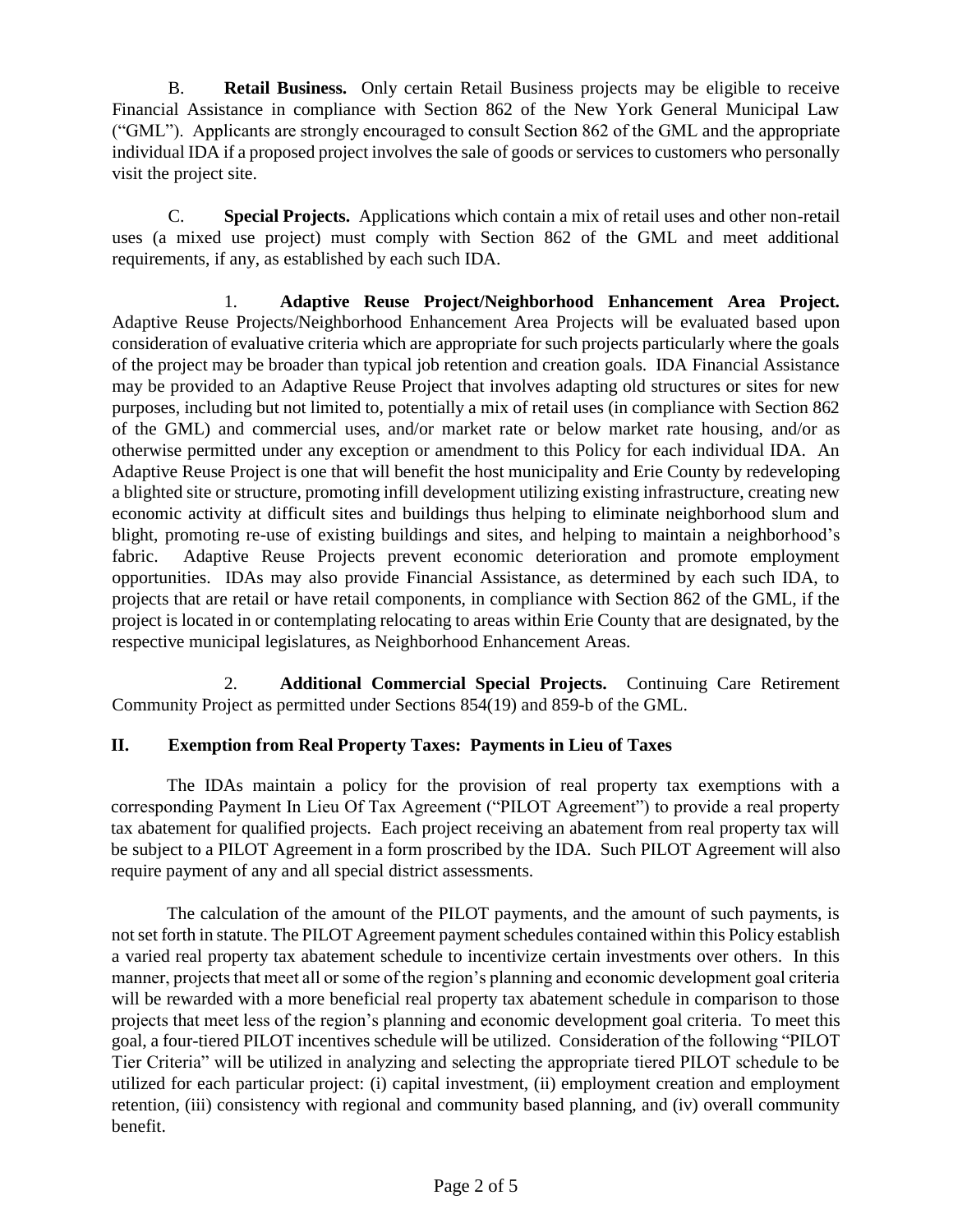Below is a listing of the current tiered PILOT schedules:

## A. **Tier 1: Five Year PILOT Schedule**

A five year PILOT Schedule will be applied to projects that score at the Tier 1 level based upon application of the PILOT Determination Scoring Worksheet.

| rear (                       |    |     | -   |          |           |  |
|------------------------------|----|-----|-----|----------|-----------|--|
| $\%$<br><b>batement</b><br>А | 5% | 65% | 55% | 5%<br>т. | 50/<br>ັບ |  |

## B. **Tier 2: Seven Year PILOT Schedule**

A seven year PILOT Schedule will be applied to projects that score at the Tier 2 level based upon application of the PILOT Determination Scoring Worksheet.

| ear            |     |     | -   |     |     |     |            |
|----------------|-----|-----|-----|-----|-----|-----|------------|
| %<br>Abatement | 95% | 90% | 85% | 80% | 75% | 70% | 65%<br>UJ. |

## C. **Tier 3: Ten Year PILOT Schedule**

A ten year PILOT Schedule will be applied to projects that score at the Tier 3 level based upon application of the PILOT Determination Scoring Worksheet.

| $ -$<br>ear                    |     |     |           |           |     |     |     |     |     | ◡                           |
|--------------------------------|-----|-----|-----------|-----------|-----|-----|-----|-----|-----|-----------------------------|
| %<br>batement<br>$\rightarrow$ | 95% | 90% | 35%<br>הם | 85%<br>ບບ | 80% | 80% | 75% | 75% | 70% | $\sim$ $\sim$ $\sim$<br>63% |

# D. **Tier 4: Renewable Energy PILOT Schedule**

A PILOT Schedule unique to renewable energy projects that may or may not also have an electric energy storage component is available to support statewide renewable energy production goals, currently established at achieving 70% renewable electricity production by 2030. With respect to a renewable energy project, an IDA, in its sole discretion, may authorize a payment in lieu of taxes agreement for up to a twenty-five (25) year benefit period, and shall calculate such payments based upon a formula expressed as a dollar value per Mega Watt (MW) multiplied by the total MW(s) to be generated by such a project. A determination to grant a Renewable Energy PILOT containing terms consistent with the provisions described within this section shall not be considered a deviation from this Policy.

### **III. Exemption from Sales and Use Taxes**

The IDAs maintain a policy for the provision of sales and use tax exemptions, being a 100% exemption from the New York State and local sales and use taxes related to the acquisition, construction, re-construction and equipping of any approved project, inclusive of rentals and all other elements of the Project qualifying for exemption. In coordination with an IDA, an Applicant must confirm the amount of sales and use tax exemption in connection with a qualified project. Operating and maintenance expenses are not eligible for a New York State and local sales and use tax exemption benefit.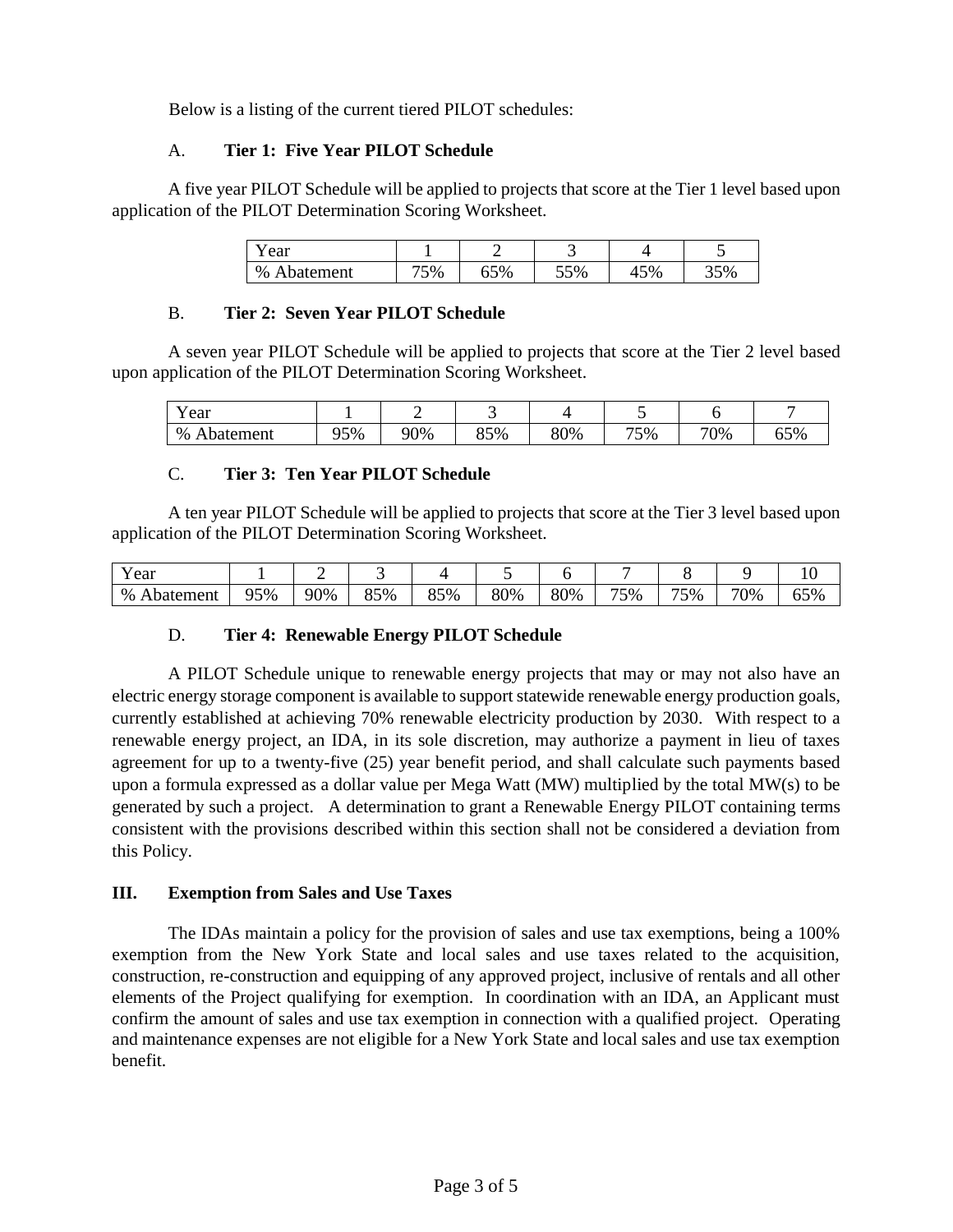## **IV. Exemption from Mortgage Recording Taxes**

The IDAs maintain a policy for the provision of a mortgage recording tax exemption that permits a mortgage recording tax exemption on a portion of the New York State Mortgage Recording Tax in Erie County, statutorily limited to .0075% on any commercial mortgage or security instrument arising out of or related to the financing or refinancing of an approved project.

### **V. Deviation from the Uniform Tax Exemption Policy**

The following constitutes the procedure for deviation from this Policy, as required pursuant to Section 874(4)(b) of the GML. An IDA may authorize a deviation from the Policy after it: (i) provides prior written notification to the affected taxing jurisdiction(s) of the proposed deviation from the Policy and the reasons for the deviation from this Policy including articulated consideration of the issues identified in Section 874(4)(a) of the GML, and (ii) sets forth in writing the reasons for deviating from the Policy.

## **VI. Intermunicipal Movement of Facility or Plant**

If a project involves the removal or abandonment of a facility or plant within the state, adherence to Section 862 of the GML is required prior to making a Financial Assistance determination.

If a project involves the relocation from one municipality within Erie County (the "Current Municipality") to a different municipality also within Erie County (the "Proposed Municipality"), the IDAs in Erie County set forth the following additional procedures:

A. Upon receipt of a draft application or sufficient materials from a prospective applicant, the relevant IDA with jurisdiction over the Proposed Municipality shall notify the designated economic development representative from the Current Municipality of the pending project unless there is reason the project remain confidential. Upon receipt of a completed Application for Financial Assistance, the IDA will forward a written notice to the chief elected officer of the Current Municipality and the Proposed Municipality (along with their respective economic development designees), which notice shall include (i) said Application, (ii) sites located in the Current Municipality that were considered by the applicant, along with the reasons for rejecting those sites, and (iii) such other information or documentation with regard to the proposed relocation as the IDA may be in possession of.

B. If the applicant declines to respond to such questions regarding its proposed move or indicates that it has not met with representatives of the Current Municipality or reviewed/considered alternative sites within the Current Municipality, the applicant will be strongly urged by IDA representatives to do so prior to final submission of the application, and a determination of said application being considered complete, for consideration of Financial Assistance.

C. A written response or acknowledgement from the chief elected officer of the Current Municipality will be sought with regard to the application for Financial Assistance, and any such response or acknowledgement will be included in the record to be considered by the IDA which has jurisdiction over the Proposed Municipality. This need not be a "sign-off" or an approval of the intermunicipal move. The chief elected officer of the Current Municipality and the Proposed Municipality (and their respective economic development designees) will be invited to address the IDA Board when it considers any such application for Financial Assistance.